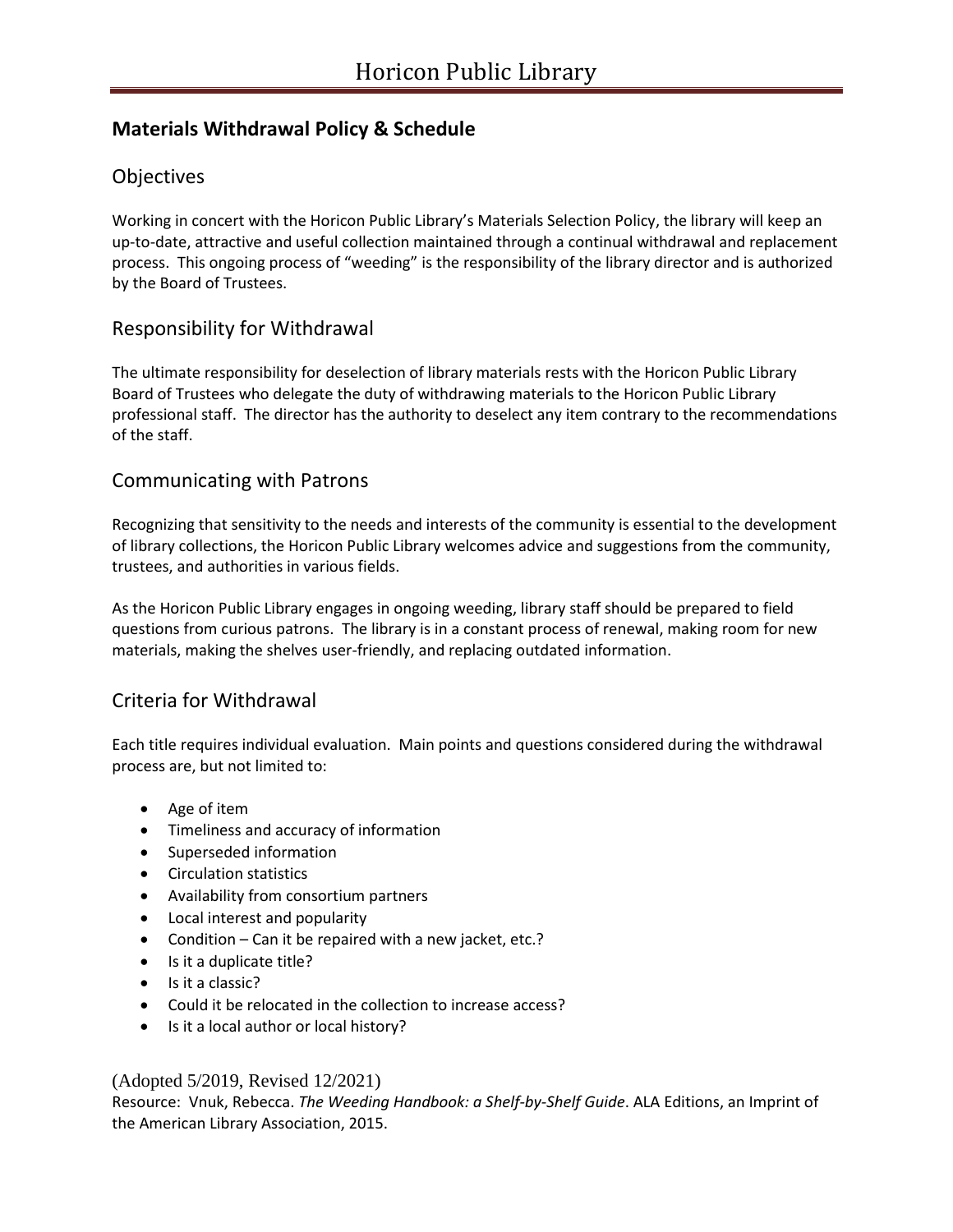# Gifts and Donations

Materials gifted or donated to the Library's collection are subject to the Withdrawal Policy and are evaluated using the same criteria as those applied to purchased materials.

# Frequency of Weeding

The collection as a whole should be reviewed systematically. Some sections will require more frequent review than others to make room for new acquisitions or to remain current with sciences and technology. The following chart will serve as a suggested guideline for the frequency each section should be reviewed. However, weeding can take place at any time a need is perceived.

| <b>DEWEY RANGE</b>        | YEARS BETWEEN REVIEW |
|---------------------------|----------------------|
| 000                       | 3                    |
| 100                       | 4                    |
| 200                       | 5                    |
| 300                       | 3                    |
| 400                       | 5                    |
| 500                       | 2                    |
| 600                       | 2                    |
| 700                       | 3                    |
| 800                       | 5                    |
| 900                       | 3                    |
| Fiction/Sci Fic/Mys/SP/YA | 2                    |
| All Children's            | 2                    |
| DVD/Games                 |                      |
| <b>Music CDs</b>          | 2                    |
| <b>Audio CDs</b>          | 2                    |
| <b>Graphic Novel</b>      | 2                    |

### Disposal

- 1. Items unfit for resale will be recycled per current industry guidelines.
- 2. Withdrawn items may be turned over the Friends of Horicon Library for their ongoing book sale.
- 3. Donate to other institutions (i.e., libraries, schools, day care providers, nursing homes, jails, third world countries, resale stores, etc.)
- 4. Recycle
- 5. Disposal

(Adopted 5/2019, Revised 12/2021)

Resource: Vnuk, Rebecca. *The Weeding Handbook: a Shelf-by-Shelf Guide*. ALA Editions, an Imprint of the American Library Association, 2015.